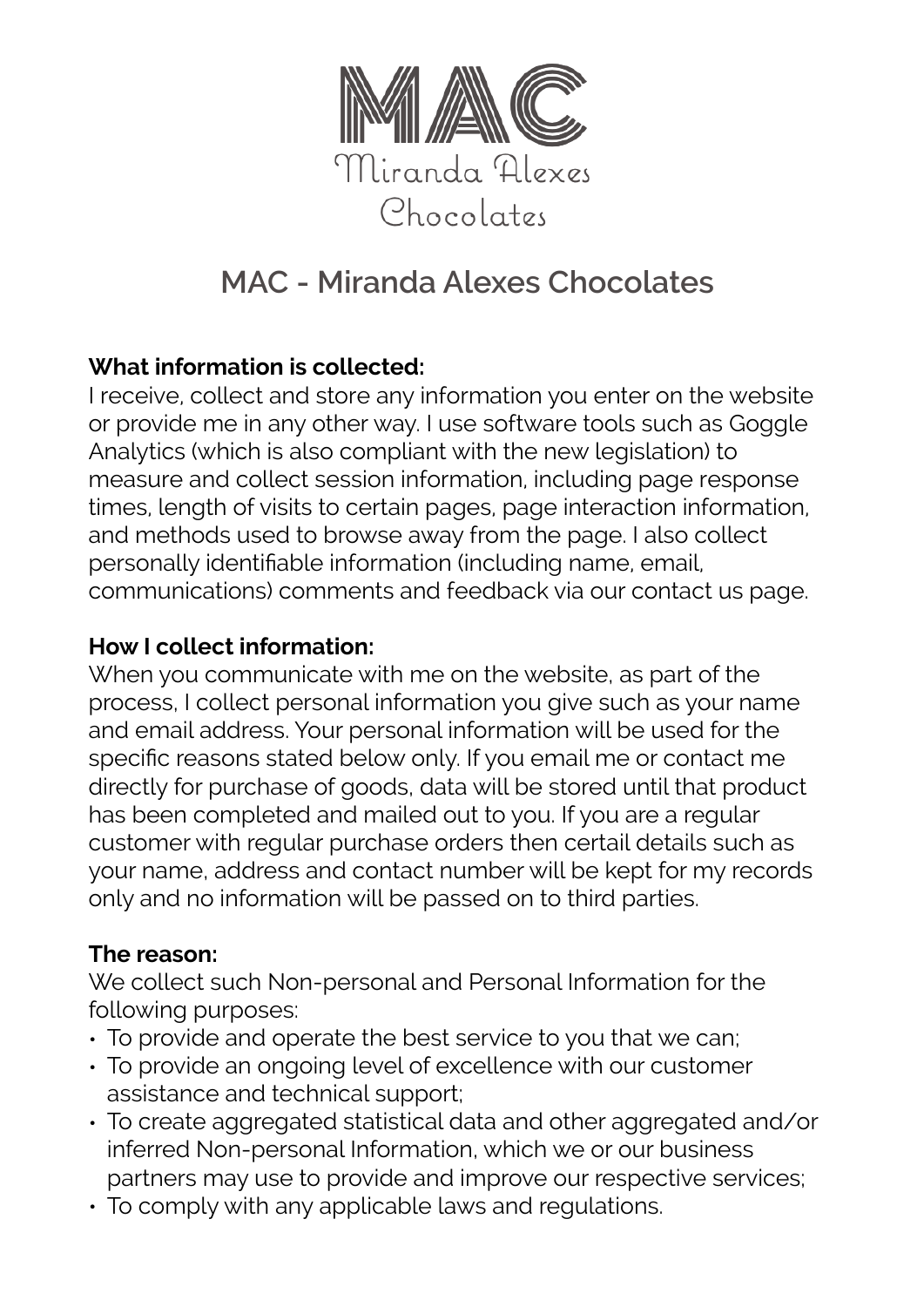## **How I store, use, share and disclose your site visitors' personal information?**

MAC Chocolates is hosted on the Wix.com platform. Wix.com provides us with the online platform that allows us to provide and market our services to you. Your data may be stored through Wix.com's data storage, databases and the general Wix.com applications. They store your data on secure servers behind a firewall.

Any information received via our contact us page on the website is stored via Wix logging system and deleted after 31 days unless further communication has been made.

### **How I use cookies and other tracking tools?**

I collect Device Information using the following technologies: - "Cookies" are data files that are placed on your device or computer and often include an anonymous unique identifier. For more information about cookies, and how to disable cookies, visit [http://](https://l.facebook.com/l.php?u=http%3A%2F%2Fwww.allaboutcookies.org%2F&h=ATPCsHh-VtATsVA-acv8c-UQTSNdRXJNs2E4FPhCbZIh0xuIhp2OVWqt0chBmN-ECgnrHa-rscOrf-efaYaRRBnFRl8_1ab6DZTSTj-mfKKbb90uqQn-CFvW) [www.allaboutcookies.org](https://l.facebook.com/l.php?u=http%3A%2F%2Fwww.allaboutcookies.org%2F&h=ATPCsHh-VtATsVA-acv8c-UQTSNdRXJNs2E4FPhCbZIh0xuIhp2OVWqt0chBmN-ECgnrHa-rscOrf-efaYaRRBnFRl8_1ab6DZTSTj-mfKKbb90uqQn-CFvW).

MAC Chocolates uses the services of Goggle Analytics which tracks personal information through the use of cookies, for details on Goggles Privacy policy and data storage please see their privacy policy [https://policies.google.com/privacy](https://l.facebook.com/l.php?u=https%3A%2F%2Fpolicies.google.com%2Fprivacy&h=ATPCsHh-VtATsVA-acv8c-UQTSNdRXJNs2E4FPhCbZIh0xuIhp2OVWqt0chBmN-ECgnrHa-rscOrf-efaYaRRBnFRl8_1ab6DZTSTj-mfKKbb90uqQn-CFvW) 

## **Your Rights Data protection principles:**

Personal data must be processed according to the six data protection principles:

- Processed lawfully, fairly and transparently.
- Collected only for specific legitimate purposes.
- Adequate, relevant and limited to what is necessary.
- Must be accurate and kept up to date.
- Stored only as long as is necessary.
- Ensure appropriate security, integrity and confidentiality.

If you are a European resident, you have the right to access personal information we hold about you and to ask that your personal information be corrected, updated, or deleted. If you would like to exercise this right, please contact us through the contact information below.